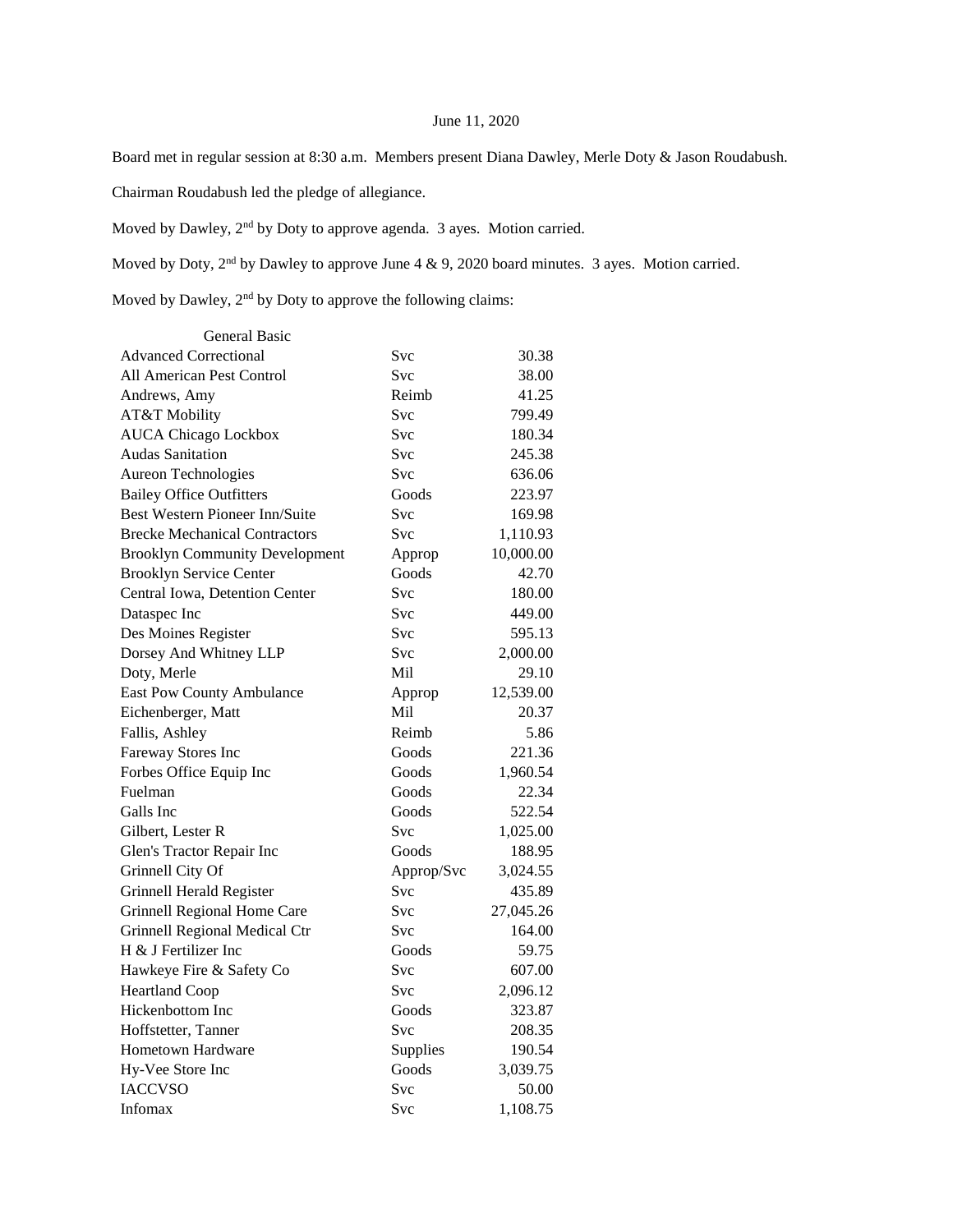| Iowa City VA Volunteer Svcs        | Svc        | 218.00    |
|------------------------------------|------------|-----------|
| Iowa County Attorneys Case         | Svc        | 6,920.00  |
| <b>Iowa Prison Industries</b>      | Goods      | 681.92    |
| <b>ISCTA</b>                       | Svc        | 250.00    |
| John Deere Financial               | Goods      | 578.21    |
| Klaver, Bart                       | Svc        | 42.94     |
| Lamb, Mary                         | Svc        | 205.00    |
| Lexipol LLC                        | Goods      | 2,857.50  |
| Lowry Electric                     | Goods      | 19.73     |
| Mahaska Communication Group        | Svc        | 128.74    |
| Matt Parrott/Storey Kenworthy      | Goods      | 120.38    |
| <b>McKesson Medical Surgical</b>   | Goods      | 671.60    |
| Meyer, Uwe                         | Mil        | 21.29     |
| Mid American Energy                | <b>Svc</b> | 1,959.54  |
| Montezuma Ambulance Svc            | Approp     | 7,978.00  |
| Montezuma Municipal Utilities      | Svc        | 2,638.92  |
| Montezuma Municipal Water          | Svc        | 37.50     |
| Montezuma State Bank               | Svc        | 37.80     |
| Montezuma Super Valu               | Goods      | 8.48      |
| New Century F.S. Inc               | Goods      | 38.00     |
| Office Depot                       | Goods      | 363.48    |
| Pauls Ace Hardware Inc             | Goods      | 22.99     |
| <b>Pitney Bowes</b>                | Goods      | 153.42    |
| <b>Pitney Bowes</b>                | Svc        | 4,124.54  |
| Police Legal Sciences Inc          | Svc        | 1,440.00  |
| Polk County Treasurer              | Svc        | 184.77    |
| Postmaster                         | Svc        | 110.00    |
| Postmaster                         | Svc        | 830.00    |
| Pow Co Employee Health Plan Tr     | Svc        | 480.28    |
| Poweshiek County 4-H               | Approp     | 6,250.00  |
| Poweshiek County Sheriff           | Svc        | 177.78    |
| <b>Poweshiek Transfer Station</b>  | Svc        | 114.24    |
| <b>Poweshiek Water Assn</b>        | Svc        | 86.28     |
| Premier Office Equip               | Svc        | 645.85    |
| <b>Quill Corporation</b>           | Goods      | 176.54    |
| Racom Corporation                  | Svc        | 233.75    |
| RJ Thomas Mfg Co Inc               | Goods      | 674.00    |
| <b>Scantron Corporation</b>        | Svc        | 748.00    |
| Schuck, Russ                       | Mil        | 20.52     |
| Schumacher Elevator Co             | Svc        | 276.20    |
| <b>Seaton Construction Inc</b>     | Svc        | 550.00    |
| Simpson, Corey                     | Reimb      | 62.50     |
| Sinclair Napa                      | Goods      | 13.49     |
| <b>Sinclair Tractor</b>            | Goods      | 10,950.00 |
| <b>Smith Funeral Home</b>          | Svc        | 720.00    |
| Stamp Ag                           | Goods      | 43.78     |
| Taylor Auto Body, Inc              | Svc        | 239.95    |
| The Depot Express                  | Goods      | 58.33     |
| <b>TIAA Commercial Finance Inc</b> | Svc        | 277.89    |
| True Value                         | Goods      | 507.71    |
|                                    |            |           |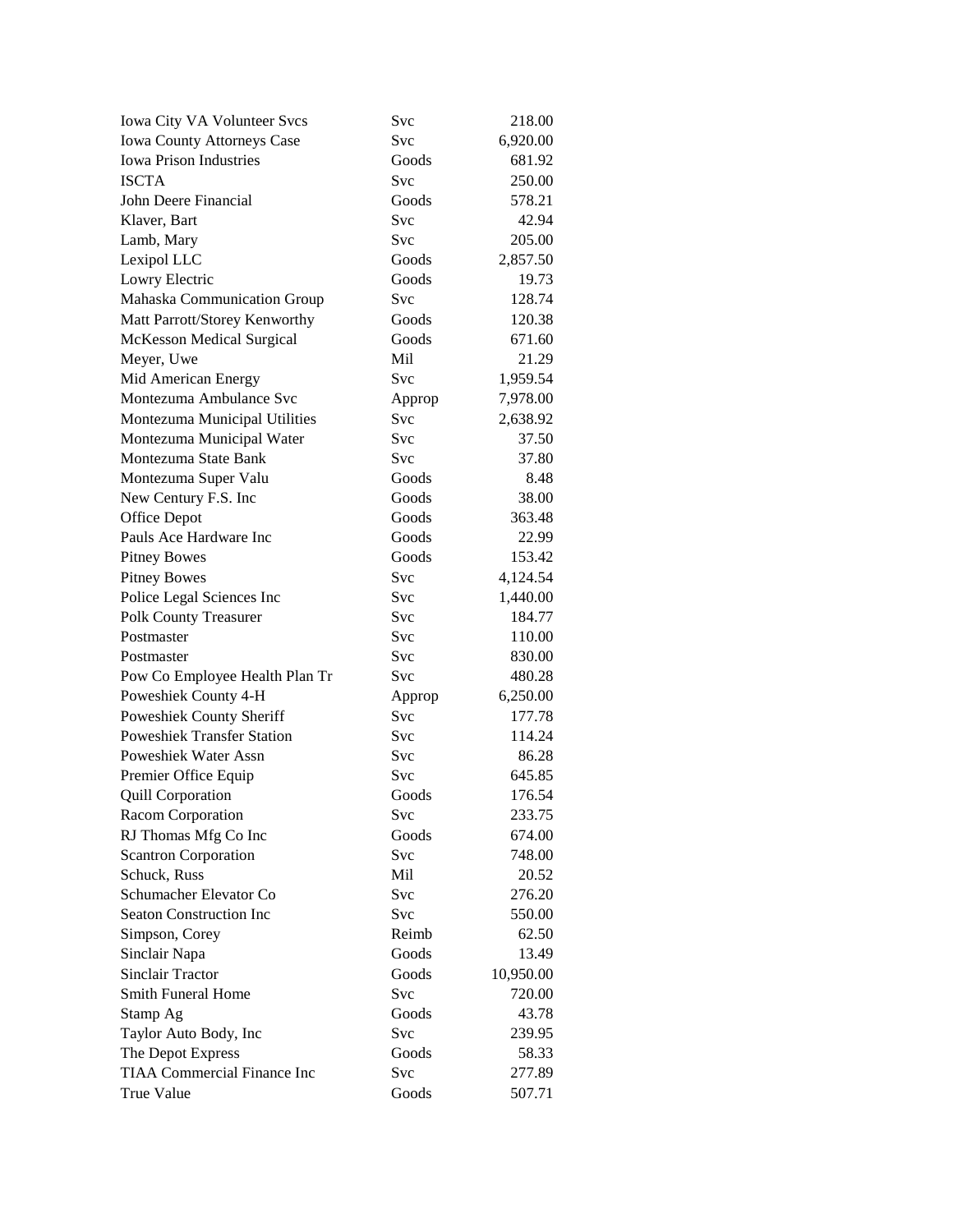| <b>United States Cellular</b>    | Svc        | 501.29   |
|----------------------------------|------------|----------|
| <b>US Bank Equipment Finance</b> | Svc        | 923.20   |
| VanNevel Coatings & Restorati    | Svc        | 614.42   |
| Verizon                          | Svc        | 40.01    |
| Victor Oil, Inc.                 | Goods      | 1,222.44 |
| West Payment Center              | <b>Svc</b> | 323.70   |
| Windstream                       | Svc        | 694.09   |
|                                  |            |          |
| General Supplemental             |            |          |
| Bly, Rachel                      | Mil        | 21.34    |
| Bracy, Michelle                  | Mil        | 29.10    |
| Cox, Kathy                       | Mil        | 9.70     |
| Dale, Carol L                    | Mil        | 15.52    |
| Des Moines Register              | Svc        | 20.60    |
| Eilander, Melissa                | Mil        | 79.07    |
| Grinnell Herald Register         | Svc        | 722.30   |
| Henry M Adkins & Son Inc         | <b>Svc</b> | 6,602.99 |
| Hudnut, Dixie M                  | Mil        | 23.28    |
| Hudnut, Larry                    | Svc        | 37.50    |
| Hurst, Angela                    | Mil        | 15.04    |
| Longman, Debra                   | Mil        | 18.43    |
| McDowell, Julie                  | Mil        | 3.88     |
| Meredith, Phyllis                | Mil        | 21.34    |
| Meyer, Diane                     | Mil        | 4.85     |
| Montezuma Super Valu             | Goods      | 7.89     |
| Oxenreider, Sarah                | Mil        | 9.70     |
| <b>Pitney Bowes</b>              | Svc        | 2,662.20 |
| Postmaster                       | Svc        | 2,750.00 |
| Poweshiek County Secondary Road  | Svc        | 466.81   |
| Dept                             |            |          |
| Premier Office Equip             | Svc        | 47.91    |
| Tish, Ashley                     | Mil        | 14.55    |
| Tish, Laura                      | Reimb      | 16.63    |
| Tremmel, Shirley                 | Mil        | 9.70     |
| Wray, Jo                         | Mil        | 21.34    |
|                                  |            |          |
| <b>MH/DD Services</b>            |            |          |
| Fallis, Ashley                   | Reimb      | 98.80    |
| Grinnell Herald Register         | Goods      | 44.50    |
| Poweshiek County Auditor         | Svc        | 1,042.77 |
|                                  |            |          |
| <b>Rural Services Basic</b>      |            |          |
| <b>Brooklyn Public Library</b>   | Approp     | 6,742.50 |
| <b>Brownells</b> Inc             | Goods      | 323.96   |
| Cubs Automotive Repair & Coll    | Goods      | 462.00   |
| Drake Community Library          | Approp     | 6,742.50 |
| Galls Inc                        | Goods      | 769.48   |
| <b>Grinnell Firestone Store</b>  | Svc        | 2,540.72 |
| Hickenbottom Inc                 | Goods      | 82.38    |
| Keystone Laboratories            | Svc        | 155.50   |
| Lexipol LLC                      | Goods      | 2,857.50 |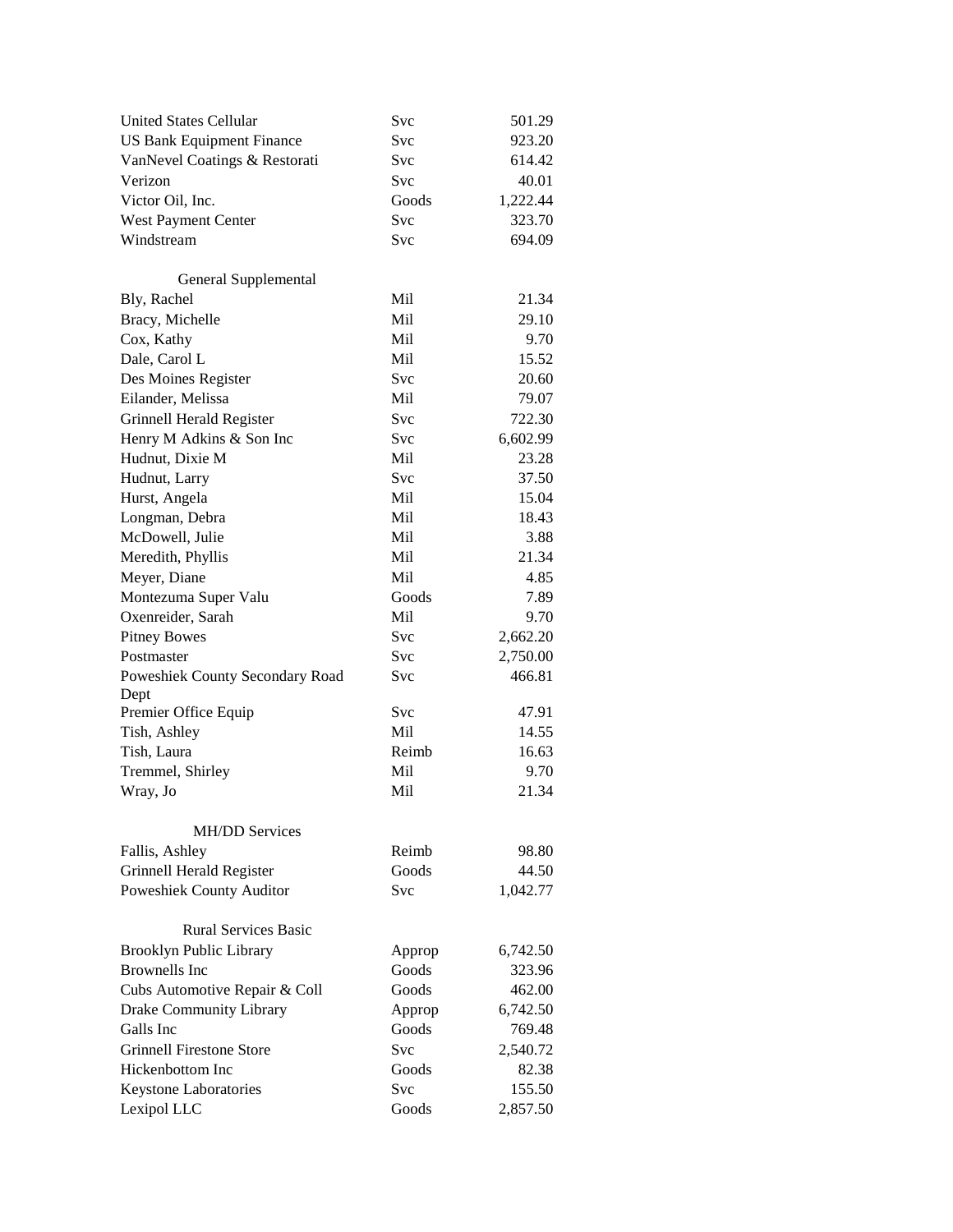| Montezuma Public Library                | Approp       | 6,742.50  |
|-----------------------------------------|--------------|-----------|
| New Century F.S. Inc                    | Goods        | 2,034.12  |
| <b>Pitney Bowes</b>                     | Svc          | 49.55     |
| Postmaster                              | Svc          | 76.00     |
| Simpson, Corey                          | Reimb        | 11.00     |
| Sinclair Napa                           | Goods        | 67.35     |
| State Hygenic Lab                       | Svc          | 31.00     |
| Storm Water Supply, Llc                 | Goods        | 2,319.12  |
| The Depot Express                       | Goods        | 563.92    |
| Thomason, Siraj                         | Svc          | 500.00    |
| Van Diest Supply Company                | Goods        | 8,947.80  |
| Vannoy Chevrolet Co                     | <b>Svc</b>   | 82.43     |
| Wex Bank                                | Goods        | 104.50    |
| Windstream                              | Svc          | 50.34     |
|                                         |              |           |
| Secondary Road                          |              |           |
| Airgas Usa LLC                          | Svc          | 718.69    |
| <b>Alliant Energy/IPL</b>               | Svc          | 209.96    |
| Altorfer Machinery Co                   | Goods/Svc    | 27,477.27 |
| American Legion Blakley Steven          | Svc          | 335.00    |
| Arnold Motor Supply Inc                 | Goods        | 1,291.42  |
| <b>AUCA Chicago Lockbox</b>             | Svc          | 610.64    |
| <b>Audas Sanitation</b>                 | Svc          | 178.13    |
| <b>Bauer Built</b>                      | Goods        | 4,774.47  |
| Block, Marty                            | Svc          | 225.00    |
| <b>Brooklyn Building Center</b>         | Goods        | 554.86    |
| <b>Brooklyn Mun Utilities</b>           | Svc          | 296.49    |
|                                         | Svc          |           |
| <b>Brooklyn Mut Telecommunication</b>   |              | 27.77     |
| Calhoun-Burns & Assoc Inc<br>Chemsearch | Svc<br>Goods | 7,905.10  |
|                                         |              | 399.95    |
| Cintas Corporation                      | Goods        | 79.02     |
| Deep River City Of                      | Svc          | 54.36     |
| Douds Stone LLC                         | Goods        | 9,031.42  |
| Dysart Tire & Service, Inc.             | Svc          | 34.00     |
| Electrical Engineering & Equip          | Svc          | 279.29    |
| <b>Fastenal Company</b>                 | Goods        | 429.73    |
| <b>Gatr Truck Center</b>                | Goods/Svc    | 5,708.13  |
| Grinnell City Of                        | Svc          | 49.33     |
| <b>Hall Construction</b>                | Svc          | 945.00    |
| Hickenbottom Inc                        | Goods        | 346.45    |
| Hoffstetter, Tanner                     | Svc          | 783.79    |
| Hometown Hardware                       | Goods        | 16.17     |
| Illowa Culvert & Supply                 | Goods        | 4,764.80  |
| <b>Iowa Prison Industries</b>           | Goods        | 2,182.50  |
| Jasper Construction Svcs Inc            | Goods        | 198.05    |
| John Deere Financial                    | Goods/Svc    | 760.29    |
| Krivachek, David                        | Goods        | 62.00     |
| Logan Contractors Supply, Inc           | Goods        | 185.00    |
| Lowry Equipment Inc                     | Goods        | 165.92    |
| Malcom Lumber                           | Goods        | 19.56     |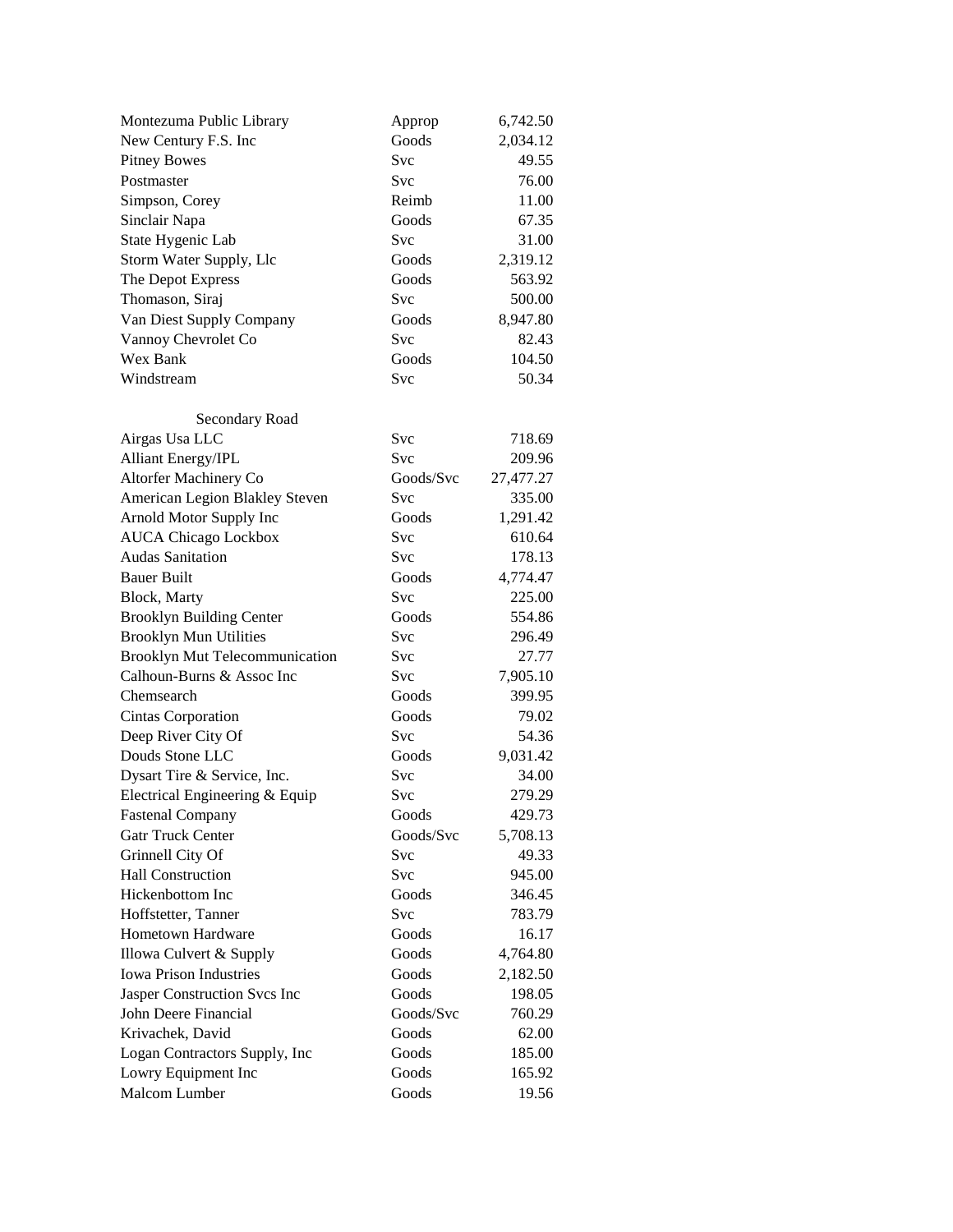| <b>Manatts</b> Inc                    | Goods        | 6,750.09           |
|---------------------------------------|--------------|--------------------|
| Martin Equipment Of Il, Inc.          | Goods        | 238.25             |
| <b>Martin Marietta Materials</b>      | Goods        | 167,626.34         |
| Mid American Energy                   | Svc          | 161.81             |
| Montezuma Municipal Utilities         | Svc          | 457.83             |
| Montezuma Municipal Water             | Svc          | 112.50             |
| Morrison Enterprises Inc              | Svc          | 80.00              |
| Napa Auto Parts                       | Goods        | 278.26             |
| Oden Enterprises Inc                  | Goods        | 32,298.28          |
| Ohalloran International Inc           | Goods        | 142.04             |
| Pow Co Employee Health Plan Tr        | Svc          | 1,440.84           |
| <b>Poweshiek Transfer Station</b>     | Svc          | 397.08             |
| <b>Poweshiek Water Assn</b>           | <b>Svc</b>   | 116.00             |
| Sinclair Napa                         | Goods        | 16.58              |
| <b>Smiths Quality Rental</b>          | Svc          | 75.00              |
| Snap On Tools                         | Goods        | 240.50             |
| Tama County Highway Dept              | Svc          | 24,452.51          |
| Taylor Auto Body, Inc                 | Goods/Svc    | 144.49             |
| Tifco Industries, Inc.                | Goods        | 581.40             |
| <b>True Value</b>                     | Goods        | 20.13              |
| Verizon Connect Nwf Inc               | Svc          | 1,217.30           |
| Victor Oil, Inc.                      | <b>Svc</b>   | 16,181.10          |
| Wex Bank                              | Goods        | 1,275.13           |
| Windstream                            | Svc          | 417.77             |
| Ziegler Inc                           | Goods        | 8,894.27           |
|                                       |              |                    |
| <b>Sheriff Commissary</b>             |              |                    |
| <b>Swanson Services Corp</b>          | Goods        | 117.48             |
|                                       |              |                    |
|                                       |              |                    |
| <b>Emergency Management Agency</b>    |              |                    |
| Mid American Energy                   | Svc          | 81.65              |
| Midwest Card And ID Solutions         | Svc          | 2,000.00           |
| Nationwide Industrial Supply          | Goods        | 558.60             |
| Northeast Iowa Response Group         | Svc          | 9,457.00           |
| The Depot Express                     | Goods        | 71.22              |
| <b>US Bank Equipment Finance</b>      | Svc          | 15.00              |
| Verizon                               | Svc          | 40.01              |
| Windstream                            | Svc          | 119.46             |
|                                       |              |                    |
| E-911                                 |              |                    |
| <b>Alliant Energy/IPL</b>             | Svc          | 129.03             |
| AT&T                                  | Svc          | 48.16              |
| <b>Brooklyn Mut Telecommunication</b> | <b>Svc</b>   | 209.20             |
| Century Link                          | Svc          | 641.07             |
| Cooperative Telephone Co              | <b>Svc</b>   | 309.48             |
| Disney-Bruggeman, Dawn                | <b>Svc</b>   | 2,339.09           |
| Postmaster/Us Postal Service          | Svc          | 76.00              |
| Racom Corporation                     | Svc          | 225.00             |
| Searsboro Telephone Co<br>Sign-Up Ltd | Svc<br>Goods | 2,207.30<br>357.60 |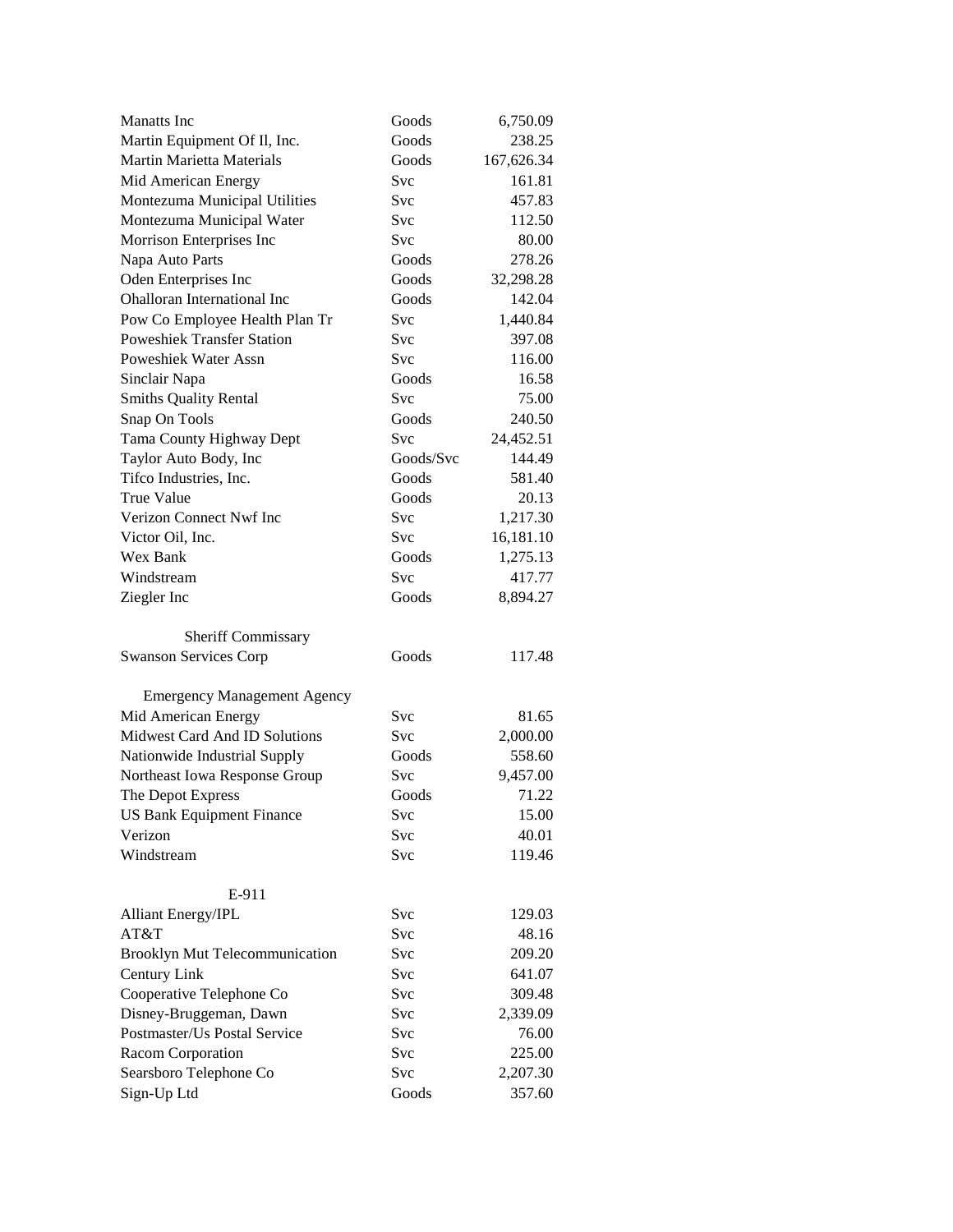| TIP Rural Electric Coop        | <b>Svc</b> | 87.04    |
|--------------------------------|------------|----------|
| Verizon                        | <b>Svc</b> | 280.09   |
| Windstream                     | Svc        | 3,539.75 |
| Windstream Communication       | <b>Svc</b> | 1,825.78 |
| Assessor                       |            |          |
| <b>Business Card</b>           | <b>Svc</b> | 5,733.13 |
| <b>ICIT</b>                    | <b>Svc</b> | 50.00    |
| Matt Parrott/Storey Kenworthy  | Goods      | 27.96    |
| Pow Co Employee Health Plan Tr | Svc        | 960.56   |
| <b>Quill Corporation</b>       | Goods      | 18.99    |
| Schneider Geospatial           | Svc        | 6,615.00 |
| Windstream                     | <b>Svc</b> | 61.04    |
| Windstream Communications Inc  | Svc        | 160.00   |

3 ayes. Motion carried.

Moved by Doty, 2<sup>nd</sup> by Dawley to approve June 12, 2020 Poweshiek County Payroll for \$215,350.83. 3 ayes. Motion carried.

Moved by Dawley,  $2<sup>nd</sup>$  by Doty to approve Resolution #2020-30 authorizing and approving a certain Loan Agreement and providing for the issuance of \$3,585,000 General Obligation Refunding Bonds, Series 2020 and providing for the levy of taxes to pay the same and authorize chairman to sign documents. 3 ayes. Motion carried.

9:00 a.m. J.D. Griffith, Sanitarian/Zoning met with board for monthly meeting.

Doty stated he attended the conservation board meeting and the  $8<sup>th</sup>$  Judicial District meeting this week.

Dawley stated she attended Board of Health meeting this week via Zoom.

Roudabush stated he attended the SCISWA meeting this week.

Auditor Eilander stated the post-election audit was performed yesterday. There was a 3-member audit board that audited results from absentee precinct. The Secretary of State randomly picks a precinct for each county to audit and only the first race on ballot is audited. If absentee precinct is picked, only 50% but not more than 2,000 ballots shall be audited. Eilander stated that audit went smoothly and all votes were accounted for and no discrepancies between the tally report from election equipment to hand count of ballots.

10:36 a.m. Moved by Doty, 2nd by Dawley to adjourn. 3 ayes. Motion carried.

Melissa Eilander, Poweshiek County Auditor Jason Roudabush, Chairman

June 15, 2020

Board met in regular session at 8:30 a.m. Members present Diana Dawley, Merle Doty & Jason Roudabush.

\_\_\_\_\_\_\_\_\_\_\_\_\_\_\_\_\_\_\_\_\_\_\_\_\_\_\_\_\_\_\_\_\_\_\_\_ \_\_\_\_\_\_\_\_\_\_\_\_\_\_\_\_\_\_\_\_\_\_\_\_\_\_\_

Chairman Roudabush led the pledge of allegiance.

Moved by Doty, 2<sup>nd</sup> by Dawley to approve agenda. 3 ayes. Motion carried.